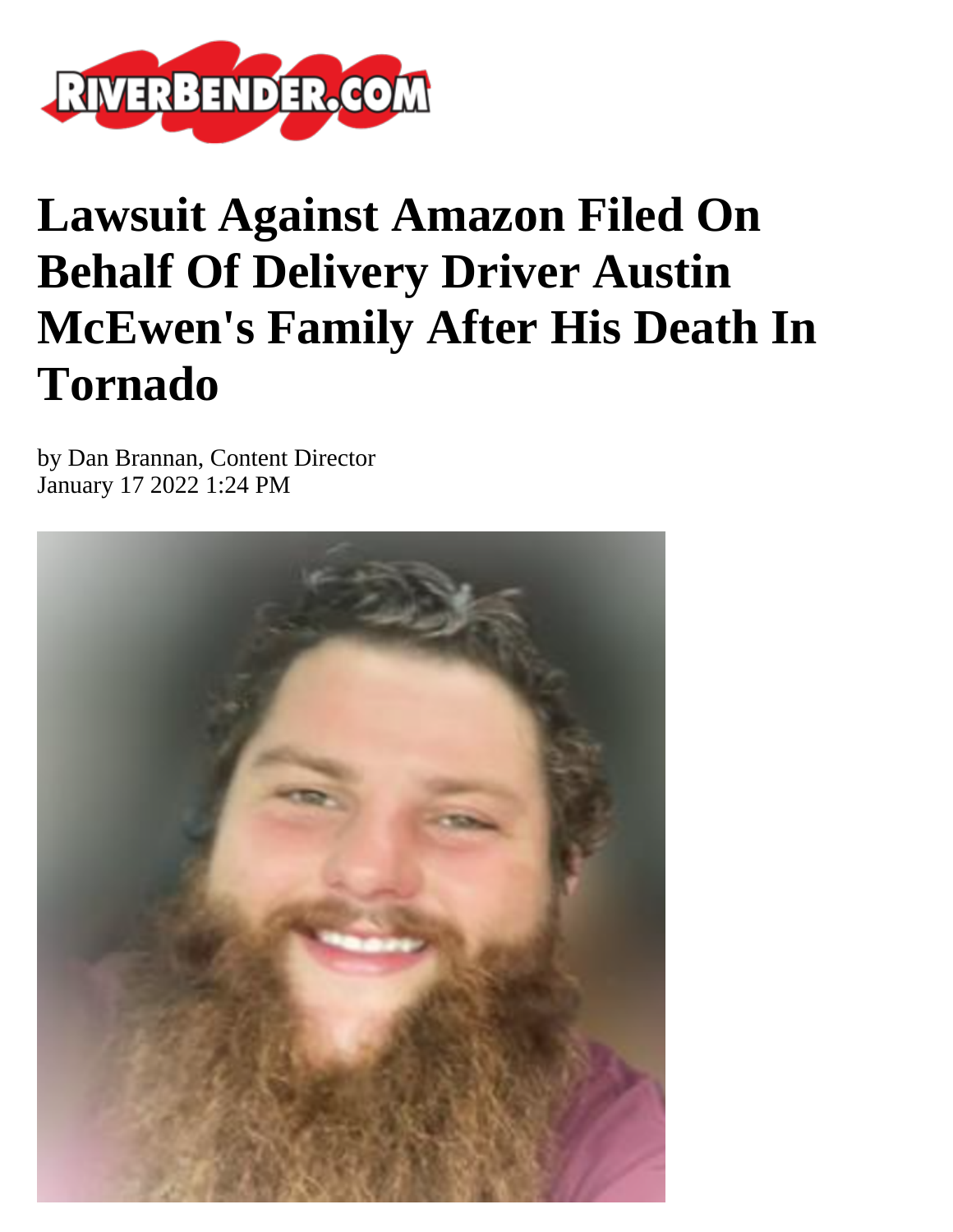EDWARDSVILLE - Clifford Law Offices announced on Monday, January 17, 2022, they had filed a lawsuit on behalf of the family of a 26-year-old delivery driver - Austin McEwen, who was killed after he was working at an Amazon distribution center in Edwardsville, Illinois when a tornado struck the facility on December 10, 2021.

The Clifford Law Firm said McEwen, an independent contractor of Amazon, driving for an Amazon Delivery Service Partner, was one of the numerous individuals required to work during an Amazon "peak season" when Amazon management knew that conditions were highly unsafe as tornado warnings had been issued. The firm pointed out tornado warnings had been issued for southwestern Illinois as early as December 9, 2021, and were re-issued on several occasions with growing concern and intensity over the next 24 hours.

"Initial investigation reveals that workers at the facility, including McEwen, were required to continue working instead of being told to evacuate when it was known of the possibility of a major tornado," said Jack J. Casciato, partner at Clifford Law Offices who represents the family of the young 26-year-old driver, said in a statement. "In addition, initial investigation reveals that the Amazon facility had no basement shelter despite this area of Illinois is prone to tornadoes, and no safety plan or adequate emergency plan required by the Occupational Safety and Health Administration (OSHA). Further, reports indicate that Amazon directed McEwen and five others that were killed to shelter in a bathroom when Amazon knew or should have known that this location would not protect them. It is believed this is the first lawsuit filed against Amazon for this tragically avoidable incident."

The Clifford firm's Casciato continued and said: "Initial reports from those that survived this avoidable tragedy are disturbing. We certainly intend to discover what precautions Amazon could have taken to save lives. Certainly, this entire facility could have been evacuated when it was believed a tornado was en route. It appears that holiday profits took precedence over safety. We need to find out if training and emergency protocols were in place for those in the building as well as those who entered the building with jobs regularly connected to Amazon outside of the facility."

Early investigative reports have indicated that Amazon management knew or should have known of this tornado more than 24 hours before it destroyed the facility. The Clifford Law Firm complaint alleges that Amazon failed to adhere to OSHA preparedness plans for inclement weather, could have evacuated workers but chose to have workers continue working during a peak holiday season, and failed to have a facility that contained a basement shelter. OSHA has opened an investigation into workplace safety at the fulfillment center following this tragic event.